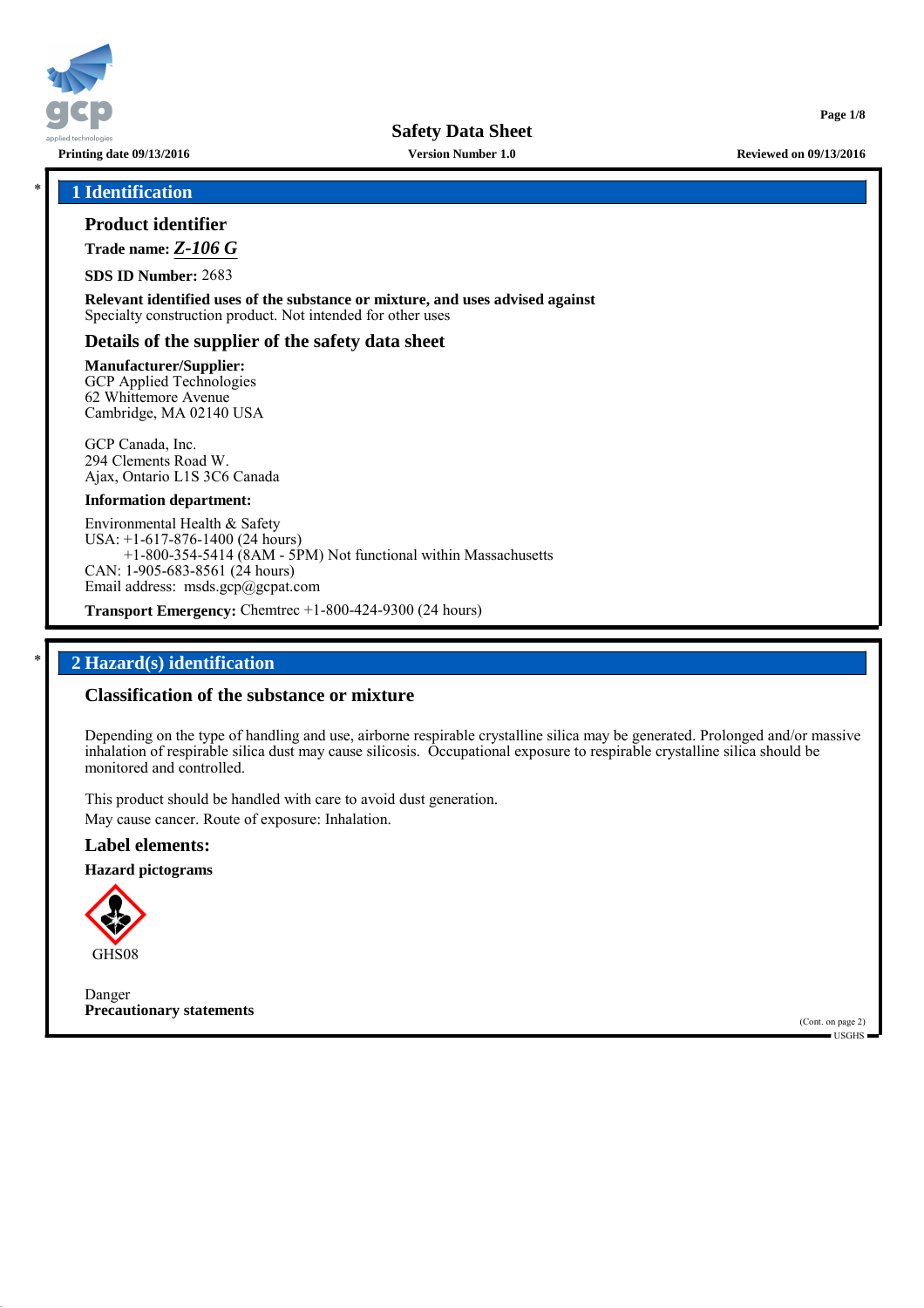## **Trade name:** *Z-106 G*

Do not handle until all safety precautions have been read and understood. Avoid breathing dust. Wash thoroughly after handling. In case of inadequate ventilation wear respiratory protection. Dispose of contents container in accordance with all applicable regulations.

Wash contaminated clothing before reuse. If inhaled, get medical advice/attention if you feel unwell.

May cause skin and eye irritation. Use personal protection equipment as required.

### FOR PROFESSIONAL USE ONLY **NFPA ratings (scale 0 - 4)**

0  $\overline{0}$  $Health = 1$ Fire  $= 0$ Reactivity  $= 0$ 

## **HMIS-ratings (scale 0 - 4)**

 HEALTH **REACTIVITY** 0 \*1  $\boxed{0}$  $Health = *1$ Reactivity  $= 0$ 

## **Other hazards**

1

FIRE

### **Results of PBT and vPvB assessment**

**PBT:** Not applicable. **vPvB:** Not applicable.

## \* **3 Composition/information on ingredients**

## **Chemical characterization: Mixture**

**Description:** Mixture of the hazardous substance(s) listed below with additional nonhazardous ingredients.

**Hazardous components:**

| 7770<br>1 O<br>$\sqrt{8}$<br>$10-$<br>∽ | $\sim$<br>(111)<br>sultate<br>alcium.<br>natural<br>.<br>. | 00 <sub>0</sub><br>чь<br>″∩ |
|-----------------------------------------|------------------------------------------------------------|-----------------------------|
|                                         |                                                            |                             |

14808-60-7 Quartz (SiO2) 1.0 - 2.0% 1.0 - 2.0%

## \* **4 First-aid measures**

## **Description of first aid measures**

**General information:** Get medical advice/attention if you feel unwell.

**After inhalation:** If breathing has stopped, give artificial respiration then oxygen if needed.

#### **After skin contact:**

Immediately wash contaminated skin with soap or mild detergent and water. If this chemical soaks clothing, immediately remove clothing and wash skin.

If skin irritation occurs, consult a doctor.

### **After eye contact:**

Rinse cautiously with water for several minutes. If eye irritation occurs, consult a doctor.

### **After swallowing:**

Rinse mouth.

Do NOT induce vomiting.

## **Information for doctor:**

**Most important symptoms and effects, both acute and delayed** No further relevant information available.

(Cont. on page 3) USGHS



## (Cont. from page 1)

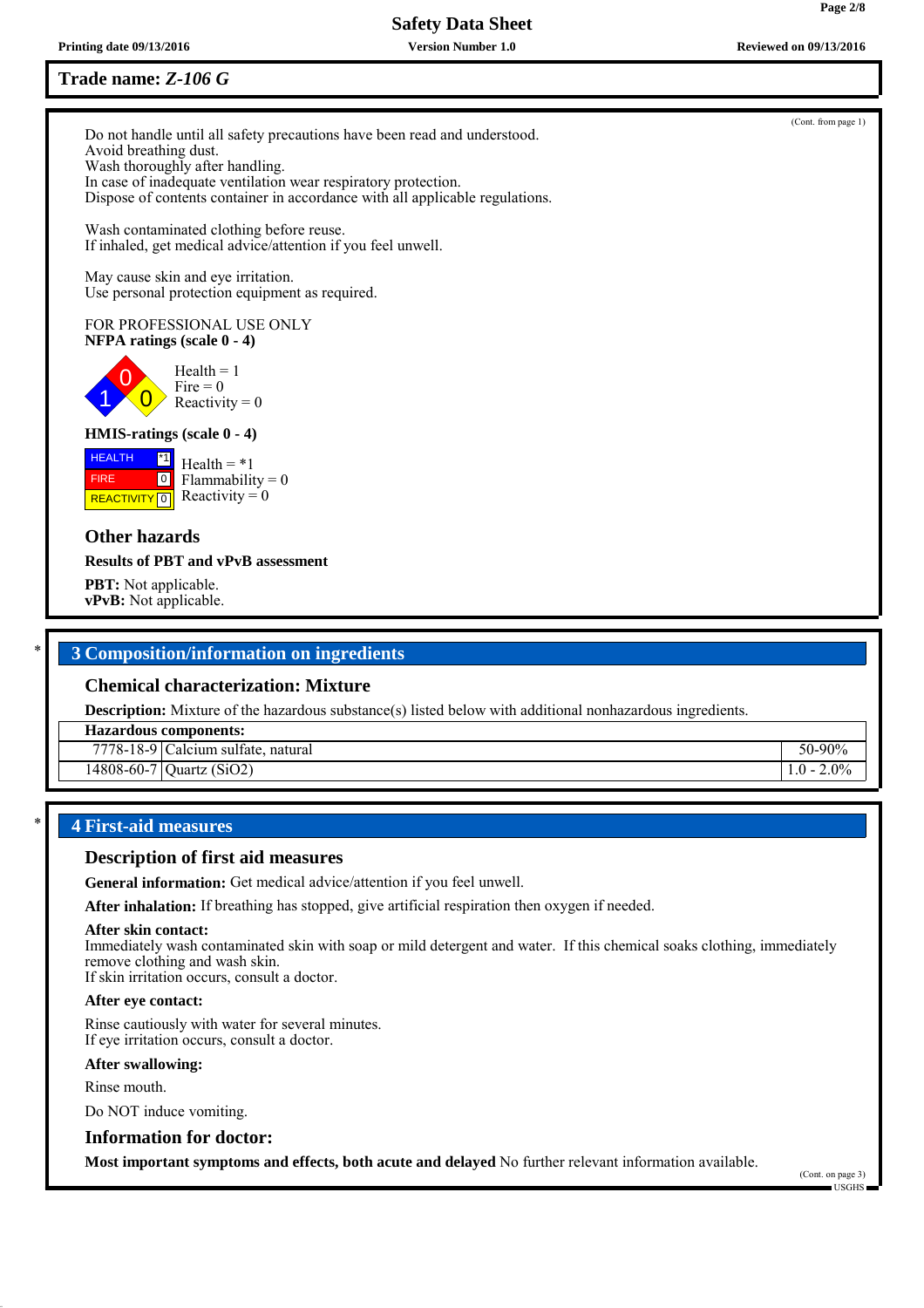**Trade name:** *Z-106 G*

(Cont. from page 2)

**Page 3/8**

**Indication of any immediate medical attention and special treatment needed** No further relevant information available.

## \* **5 Fire-fighting measures**

**Special hazards arising from the substance or mixture** No further relevant information available.

**Additional information** No further relevant information available.

## \* **6 Accidental release measures**

### **Personal precautions, protective equipment and emergency procedures**

Wear protective equipment. Keep unprotected persons away. Avoid formation of dust.

### **Methods and material for containment and cleaning up:**

Sweep up spilled product into receptacles. Avoid formation of dust. Vacuuming or wet sweeping may be used to avoid dust dispersal.

Dispose contaminated material as waste according to section 13 of the SDS.

#### **Reference to other sections**

See Section 7 for information on safe handling.

See Section 8 for information on personal protection equipment.

See Section 13 for disposal information.

## \* **7 Handling and storage**

### **Handling:**

**Precautions for safe handling**

Do not breathe dust.

Fit dust covers to mixers.

Prior to welding or cutting, Monokote must be removed from steel surfaces likely to be exposed to excessive heating.

Avoid contact with skin.

Avoid contact with eyes.

### **Conditions for safe storage, including any incompatibilities**

**Storage:**

**Further information about storage conditions:** Store in cool, dry conditions in well sealed original receptacles.

**Specific end use(s)** No further relevant information available.

## \* **8 Exposure controls/personal protection**

## **Additional information about design of technical systems:** No further data; see item 7.

## **Control parameters**

| Components with limit values that require monitoring at the workplace:                          |           |  |
|-------------------------------------------------------------------------------------------------|-----------|--|
| 14808-60-7 Quartz (SiO2)                                                                        |           |  |
| PEL (USA) see Quartz listing                                                                    |           |  |
| REL (USA) Long-term value: 0.05* mg/m <sup>3</sup><br>*respirable dust; See Pocket Guide App. A |           |  |
| TLV (USA) Long-term value: $0.025*$ mg/m <sup>3</sup><br>$*$ as respirable fraction             |           |  |
| (Cont. on page 4)                                                                               | $TSGHS =$ |  |

USGHS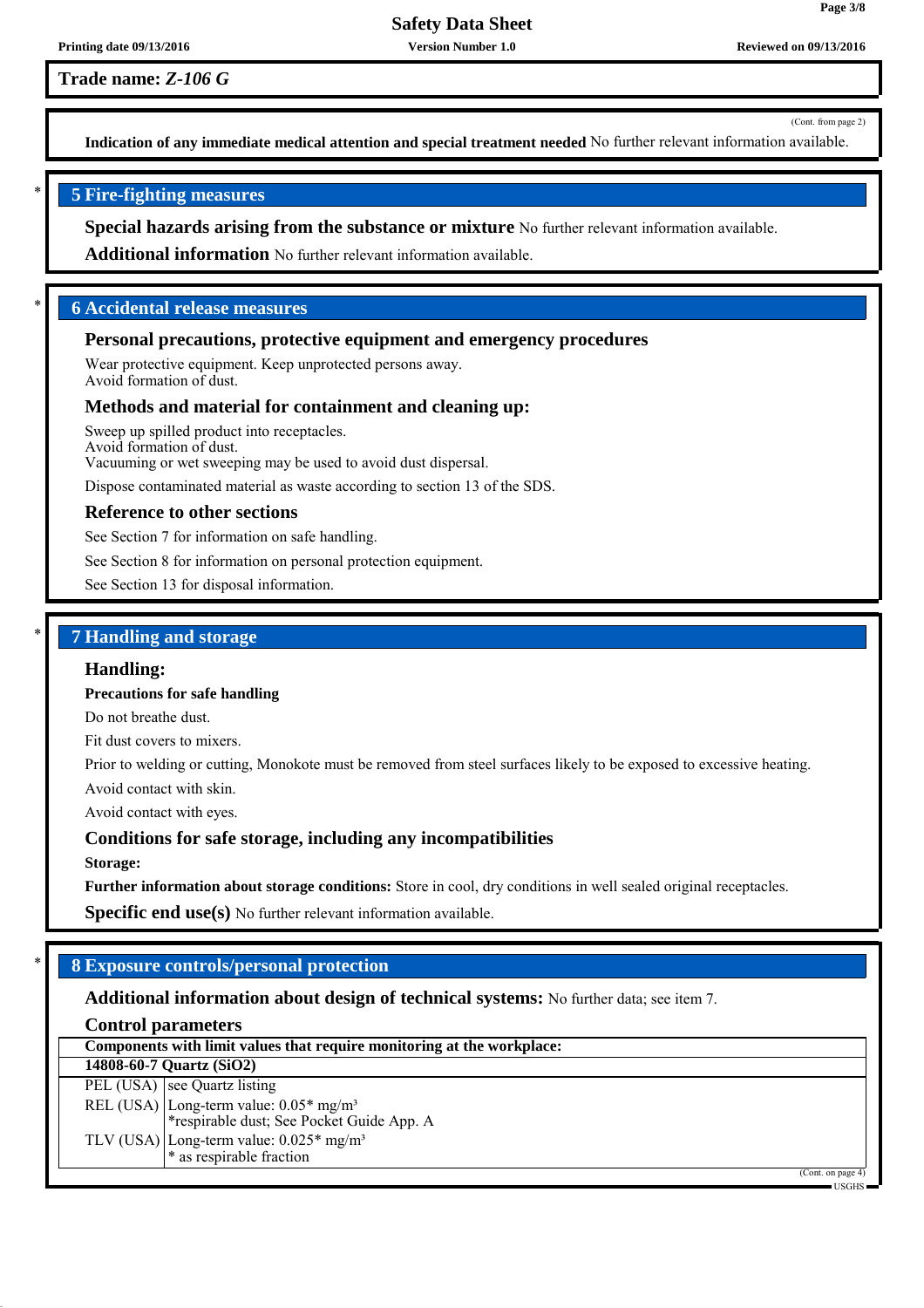**Page 4/8**

## **Additional Occupational Exposure Limit Values for possible hazards during processing:**

In addition to the exposure limits referenced above, the following non-specific limits for dust apply to this product; OSHA, 15 mg/m3-TWA for Total Dust and 5 mg/m3-TWA as Respirable Dust, ACGIH, 10 mg/m3-TWA as Total Dust and 3 mg/ m3-TWA as Respirable Dust.

#### **Additional information:**

The lists that were valid during the creation were used as basis. Canadian employers must consult the exposure limits in their province. **Work/Hygienic Practices:** The usual precautionary measures for handling chemicals should be followed.

#### **Exposure controls**

Minimize airborne dust generation. Use process enclosures, local exhaust ventilation or other engineering controls to keep airborne levels below specified exposure limits. If user operations generate dust, or mist, use ventilation to keep exposure to airborne particles below the exposure limit. Apply organizational measures, eg. by isolating personnel from dusty areas. Remove and wash soiled clothing.

#### **Personal protective equipment:**

#### **General protective and hygienic measures:**

Store protective clothing separately.

The usual precautionary measures for handling chemicals should be followed.

#### **Breathing equipment:**

Control exposure to ingredients with workplace control parameters if mentioned above. If no ingredients are listed, respiratory protection is generally not required.

If exposure limits are listed and may be exceeded, use approved respiratory protective equipment and filter type appropriate for the listed ingredients. (NIOSH, CEN, etc.).

**Protection of hands:** Gloves should be worn to prevent skin contact and should be impermeable and resistant to the product.

**Material of gloves** Gloves should be worn to prevent skin contact and should be impermeable and resistant to the product.

#### **Eye protection:**



Safety glasses with side shield protection.

Safety glasses with side shields should be worn to prevent contact due to splashing. Under high vapor mist concentrations, tightly sealed goggles should be worn.

#### **Body protection:**

Use personal protective equipment as required.

Take off contaminated clothing.

| Information on basic physical and chemical properties |                              |  |  |
|-------------------------------------------------------|------------------------------|--|--|
| <b>General Information</b>                            |                              |  |  |
| Appearance:                                           |                              |  |  |
| Form:                                                 | Powder                       |  |  |
| Color:                                                | Grey                         |  |  |
| Odor:                                                 | Earthy                       |  |  |
| Odor threshold:                                       | Not determined.              |  |  |
| $pH-value$ (~):                                       | Not applicable.              |  |  |
| <b>Change in condition</b>                            |                              |  |  |
| <b>Melting point/Melting range:</b>                   | Undetermined.                |  |  |
| <b>Boiling point/Boiling range:</b>                   | Undetermined.                |  |  |
| <b>Flash point:</b>                                   | Not applicable.              |  |  |
| <b>Flammability (solid, gaseous):</b>                 | Not determined.              |  |  |
| <b>Decomposition temperature:</b>                     | Not determined.              |  |  |
| Auto igniting:                                        | Product is not selfigniting. |  |  |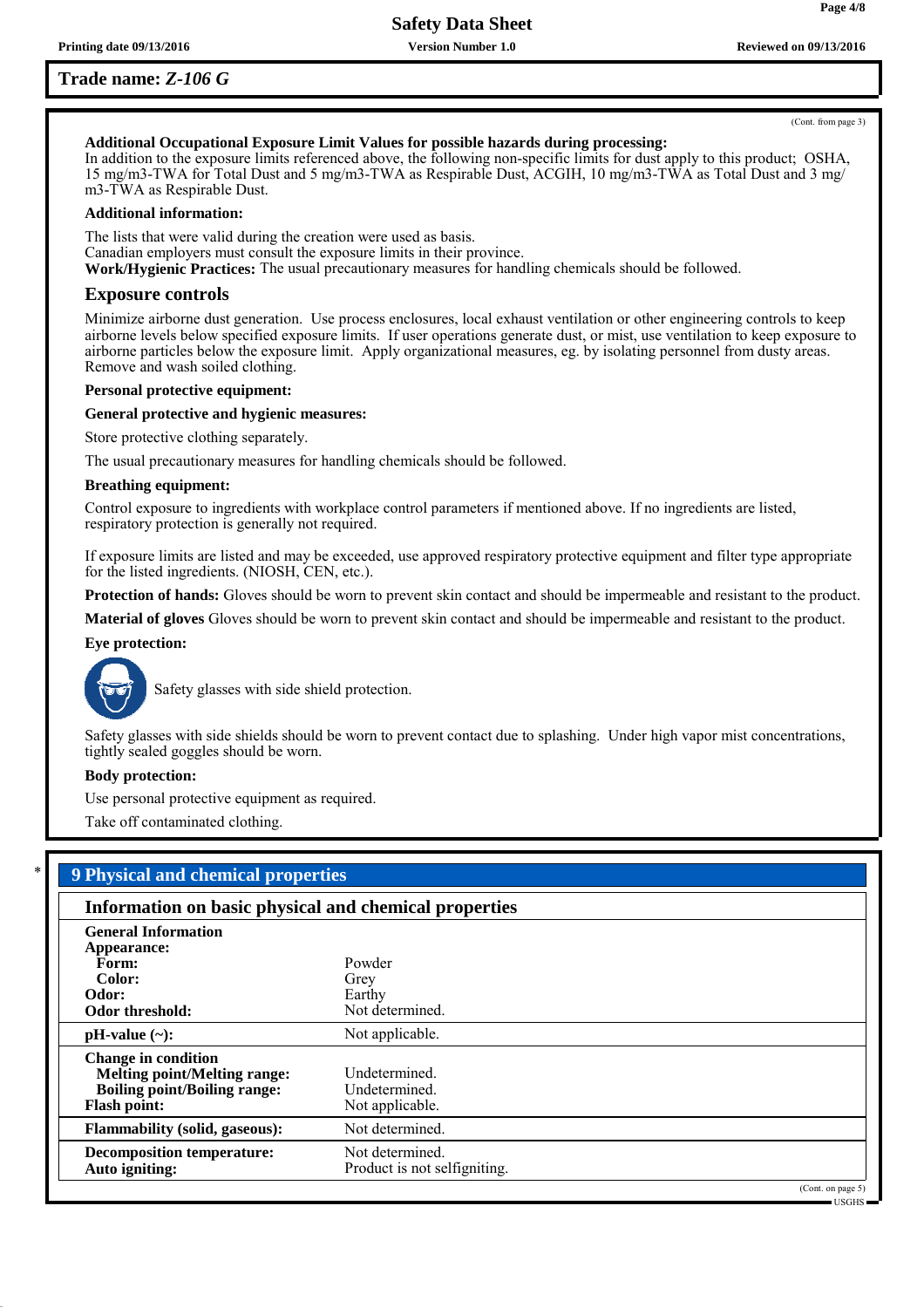**Page 5/8**

## **Trade name:** *Z-106 G*

|                                                                 | (Cont. from page 4)                           |  |
|-----------------------------------------------------------------|-----------------------------------------------|--|
| Danger of explosion:                                            | Product does not present an explosion hazard. |  |
| <b>Explosion limits:</b>                                        |                                               |  |
| Lower:                                                          | Not determined                                |  |
| <b>Upper:</b>                                                   | Not determined.                               |  |
| <b>VOC Content (max):</b>                                       | Not determined.                               |  |
| Vapor pressure:                                                 | Not applicable.                               |  |
| Density: $(\sim)$                                               | Not determined.                               |  |
| <b>Relative density</b>                                         | Not determined.                               |  |
| Vapor density                                                   | Not applicable.                               |  |
| <b>Evaporation rate</b>                                         | Not applicable.                               |  |
| Solubility in / Miscibility with                                |                                               |  |
| Water:                                                          | Not miscible or difficult to mix.             |  |
| <b>Partition coefficient (n-octanol/water):</b> Not determined. |                                               |  |
| <b>Viscosity:</b>                                               |                                               |  |
| Dynamic:                                                        | Not applicable.                               |  |
| Kinematic:                                                      | Not applicable.                               |  |
| Molecular weight                                                | Not applicable.                               |  |
| <b>Other information</b>                                        | No further relevant information available.    |  |

## **10 Stability and reactivity**

**Reactivity** Stable under normal conditions.

**Chemical stability**

**Thermal decomposition:** No decomposition if used according to specifications.

**Possibility of hazardous reactions** No further relevant information available.

**Conditions to avoid** No further relevant information available.

**Incompatible materials:** No further relevant information available.

### **Hazardous decomposition products:**

Carbon monoxide and carbon dioxide

Cutting or welding may generate Sulfur dioxide.

**Additional information:** See section 7 for information on handling, storage and conditions to be avoided.

## \* **11 Toxicological information**

### **Information on toxicological effects**

**Acute toxicity:**

**Primary irritant effect:**

**on the skin:** No irritating effect expected

**on the eye:** No irritating effect expected

**inhalation:** No irritating effect expected

**Additional toxicological information:** Prolonged exposure may cause risk of lung disease (i.e. silicosis and/or lung cancer).

|  | <b>Carcinogenic categories</b> |
|--|--------------------------------|
|  |                                |
|  |                                |

| <b>IARC (International Agency for Research on Cancer) Human Carcinogenicity:</b><br>Group 1- Positive, Group 2A- Probable, Group 2B- Possible, Group 3- Not Classifiable |                              |
|--------------------------------------------------------------------------------------------------------------------------------------------------------------------------|------------------------------|
| 14808-60-7 Quartz $(SiO2)$                                                                                                                                               |                              |
| 9003-53-6 Expanded Polystyrene                                                                                                                                           |                              |
| <b>NTP (National Toxicology Program)</b><br>$K-Known$ to be carcinogenic, $\overline{R}-May$ reasonably be anticipated to be carcinogenic                                |                              |
| 14808-60-7 Quartz $(SiO2)$                                                                                                                                               | K                            |
|                                                                                                                                                                          | (Cont. on page 6)<br>USGHS - |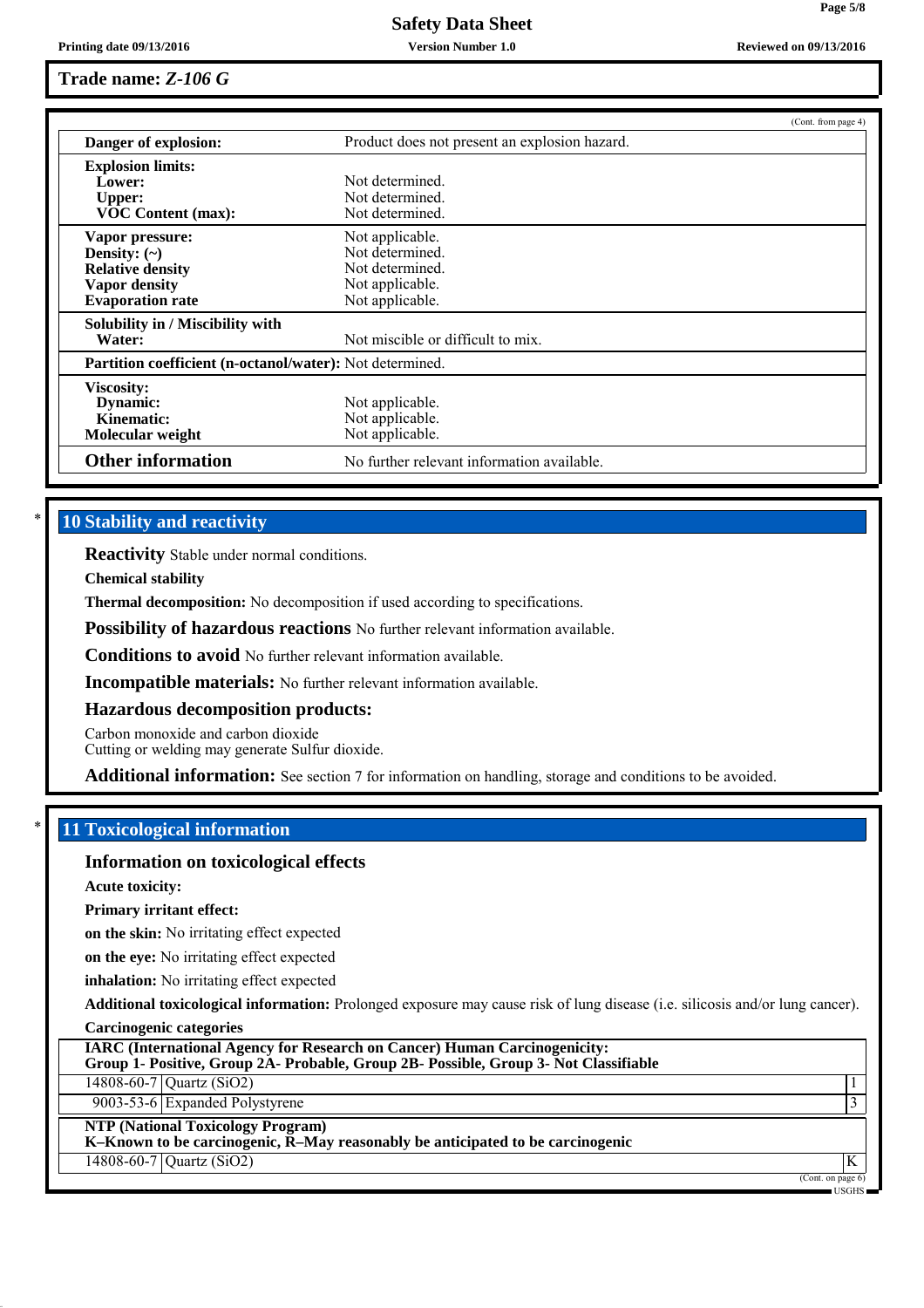**Trade name:** *Z-106 G*

## **OSHA-Ca (Occupational Safety & Health Administration)**

None of the ingredients is listed.

## **12 Ecological information**

### **Toxicity**

**Aquatic toxicity:** No further relevant information available.

Persistence and degradability No further relevant information available.

### **Behavior in environmental systems:**

**Bioaccumulative potential** No further relevant information available.

**Mobility in soil** No further relevant information available.

### **Additional ecological information:**

**General notes:** Not known to be hazardous to water.

### **Results of PBT and vPvB assessment**

**PBT:** Not applicable. **vPvB:** Not applicable.

**Other adverse effects** No further relevant information available.

## **13 Disposal considerations**

**Waste treatment methods** Comply with Federal, State and local regulations. **Recommendation:**



Must not be disposed of together with household garbage. Do not allow product to reach sewage system.

### **Uncleaned packagings:**

**Recommendation:** Disposal must be made according to official regulations.

| <b>UN-Number</b>                                    |                               |  |
|-----------------------------------------------------|-------------------------------|--|
| DOT, IMDG, IATA                                     | Not applicable.               |  |
| UN proper shipping name                             |                               |  |
| DOT, IMDG, IATĀ                                     | Not applicable.               |  |
| <b>Transport hazard class(es)</b>                   |                               |  |
| DOT, IMDG, IATA                                     |                               |  |
| <b>Class</b>                                        | Not applicable.               |  |
| <b>Packing group</b>                                |                               |  |
| DOT, IMDG, IATA                                     | Not applicable.               |  |
| <b>Environmental hazards:</b>                       |                               |  |
| <b>Marine pollutant:</b>                            | N <sub>0</sub>                |  |
| <b>Special precautions for user Not applicable.</b> |                               |  |
| <b>Transport/Additional information:</b>            |                               |  |
| <b>DOT</b>                                          |                               |  |
| <b>Remarks:</b>                                     | Not Regulated.                |  |
| Note:                                               | Not Regulated for Canada TDG. |  |

(Cont. from page 5)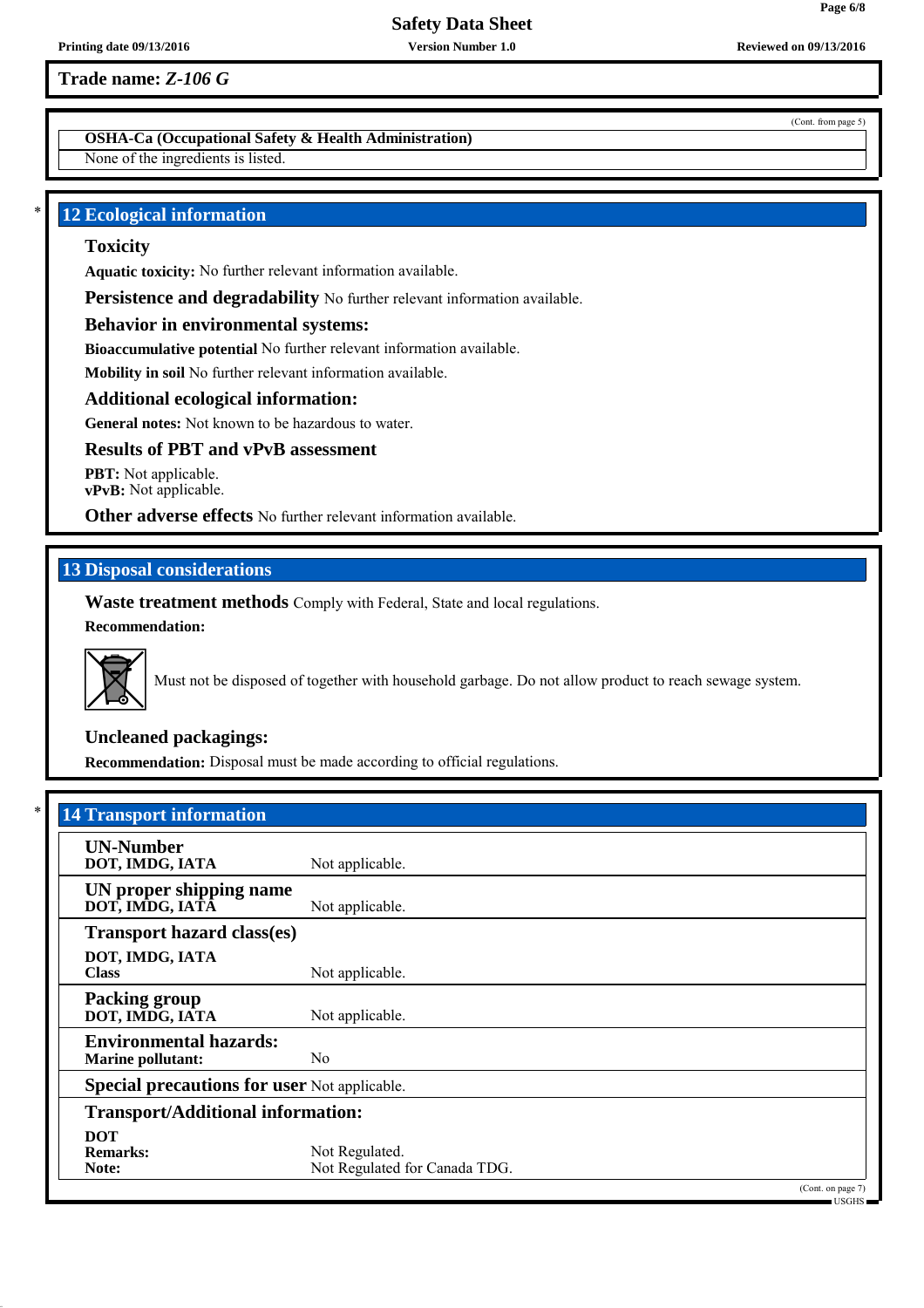**Trade name:** *Z-106 G*

## **UN "Model Regulation":** Not applicable.

| <b>15 Regulatory information</b>                                                                                                                                                                                            |    |
|-----------------------------------------------------------------------------------------------------------------------------------------------------------------------------------------------------------------------------|----|
| <b>SARA (Superfund Amendments and Reauthorization Act)</b>                                                                                                                                                                  |    |
| Section 302/304 (extremely hazardous substances):                                                                                                                                                                           |    |
| None of the ingredients is listed.                                                                                                                                                                                          |    |
| Section 313 Reportable Ingredients (Chemicals present below reporting threshold are exempt):                                                                                                                                |    |
| None of the ingredients is listed.                                                                                                                                                                                          |    |
| <b>SARA Section 312/Tier I &amp; II Hazard Categories:</b><br>Health Delayed (chronic)<br>Yes<br>Health Immediate (acute)<br>Yes<br>Flammable<br>N <sub>0</sub><br>Reactive<br>N <sub>0</sub><br>Pressure<br>N <sub>0</sub> |    |
| <b>North America Chemical Inventory Status</b>                                                                                                                                                                              |    |
| <b>TSCA (Toxic Substances Control Act - United States):</b>                                                                                                                                                                 |    |
| All ingredients are listed or exempt from listing unless otherwise noted below.                                                                                                                                             |    |
| <b>CEPA</b> (Canadian DSL):                                                                                                                                                                                                 |    |
| All ingredients are listed or exempt from listing unless otherwise noted below.                                                                                                                                             |    |
| <b>Right to Know Ingredient Disclosure:</b>                                                                                                                                                                                 |    |
| 65996-61-4 Cellulosic Fiber                                                                                                                                                                                                 |    |
| 9003-53-6 Expanded Polystyrene                                                                                                                                                                                              |    |
| <b>California Proposition 65</b>                                                                                                                                                                                            |    |
| <b>Chemicals known to cause cancer:</b>                                                                                                                                                                                     |    |
| Quartz (SiO2)                                                                                                                                                                                                               |    |
| Chemicals known to cause reproductive toxicity for females:                                                                                                                                                                 |    |
| None of the ingredients is listed.                                                                                                                                                                                          |    |
| Chemicals known to cause reproductive toxicity for males:                                                                                                                                                                   |    |
| None of the ingredients is listed.                                                                                                                                                                                          |    |
| Chemicals known to cause developmental toxicity:                                                                                                                                                                            |    |
| None of the ingredients is listed.                                                                                                                                                                                          |    |
| <b>Carcinogenicity Categories</b>                                                                                                                                                                                           |    |
| <b>EPA (Environmental Protection Agency)</b>                                                                                                                                                                                |    |
| None of the ingredients is listed.                                                                                                                                                                                          |    |
| TLV-ACGIH (THE American Conference of Governmental Industrial Hygienists)<br>Human Carcinogen - A1 Confirmed, A2 Suspected, A3 Unknown Relevance, A4 Not Classifiable                                                       |    |
| Quartz (SiO2)                                                                                                                                                                                                               | A2 |
| NIOSH-Cancer (National Institute for Occupational Safety and Health)                                                                                                                                                        |    |
| 14808-60-7 Quartz (SiO2)                                                                                                                                                                                                    |    |
| Volatile Organic Compounds (VOC) reported per the Emission Standards. 0 g/L                                                                                                                                                 |    |

## **16 Other information**

The data included herein are presented in accordance with various environment, health and safety regulations. It is the responsibility of a recipient of the data to remain currently informed on chemical hazard information, to design and update its own program and to comply with all national, federal, state and local laws and regulations applicable to safety, occupational health, right-to-know and environmental protection.

### **Department issuing SDS:**

GCP Applied Technologies 62 Whittemore Avenue Cambridge, MA 02140 USA USA: +1-617-876-1400 (24 hours) +1-800-354-5414

(Cont. from page 6)

**Printing date 09/13/2016 Version Number 1.0 Reviewed on 09/13/2016**